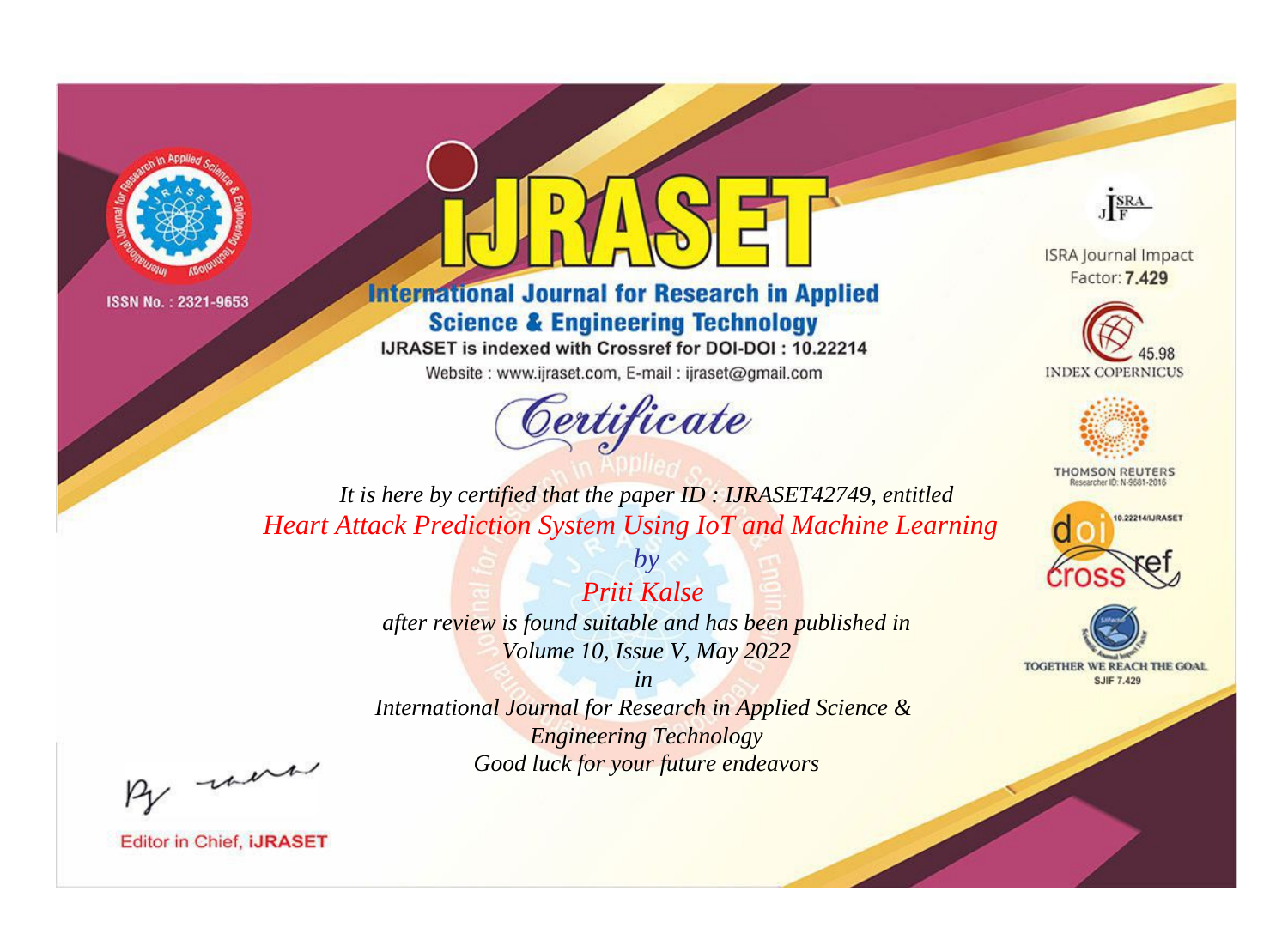



**International Journal for Research in Applied Science & Engineering Technology** 

IJRASET is indexed with Crossref for DOI-DOI: 10.22214

Website: www.ijraset.com, E-mail: ijraset@gmail.com



JERA

**ISRA Journal Impact** Factor: 7.429





**THOMSON REUTERS** 



TOGETHER WE REACH THE GOAL **SJIF 7.429** 

*It is here by certified that the paper ID : IJRASET42749, entitled Heart Attack Prediction System Using IoT and Machine Learning*

> *by Sneha Kumbhar after review is found suitable and has been published in Volume 10, Issue V, May 2022*

> > *in*

*International Journal for Research in Applied Science & Engineering Technology Good luck for your future endeavors*

By morn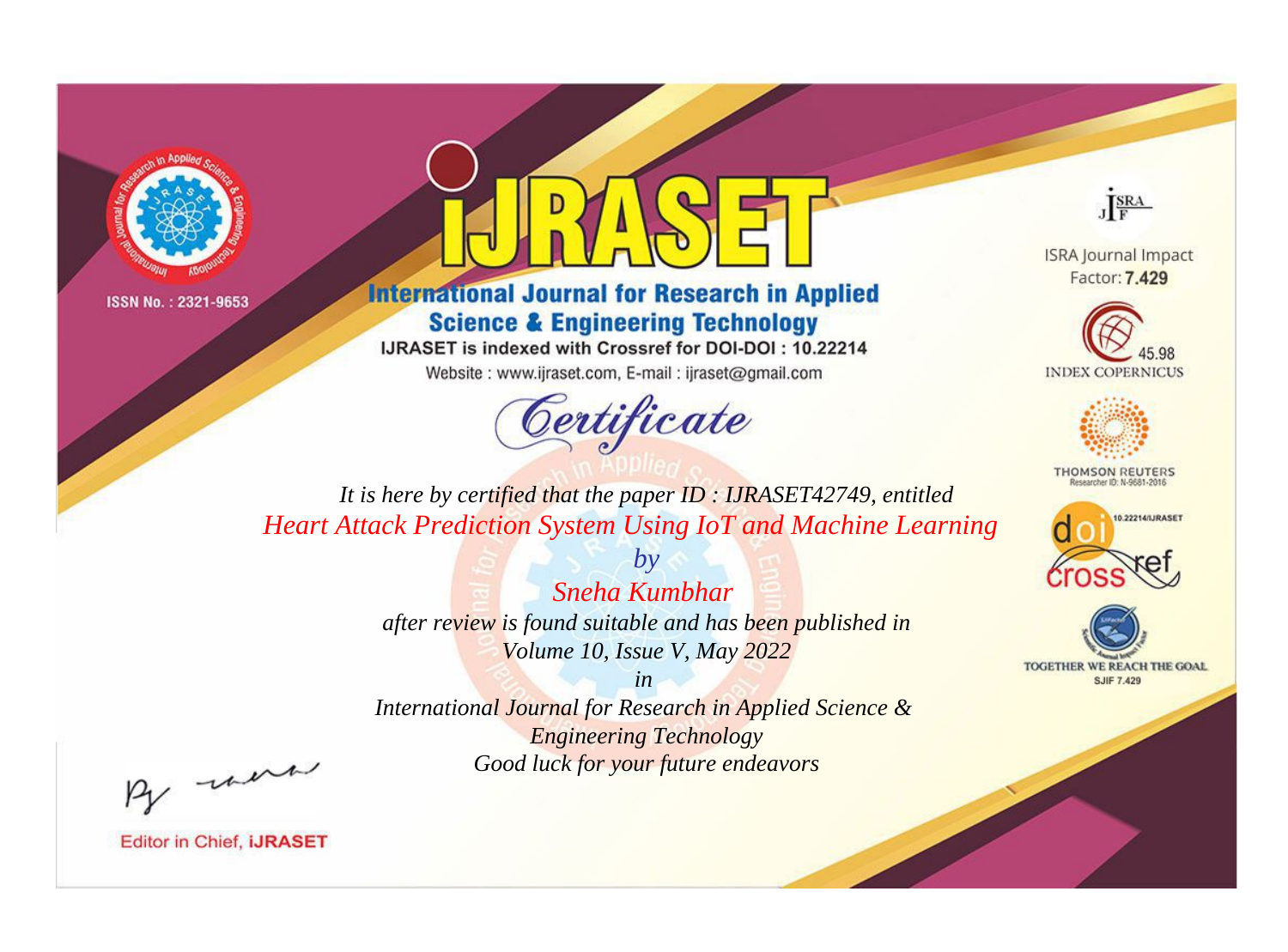



**International Journal for Research in Applied Science & Engineering Technology** 

IJRASET is indexed with Crossref for DOI-DOI: 10.22214

Website: www.ijraset.com, E-mail: ijraset@gmail.com



JERA

**ISRA Journal Impact** Factor: 7.429





**THOMSON REUTERS** 



TOGETHER WE REACH THE GOAL **SJIF 7.429** 

*It is here by certified that the paper ID : IJRASET42749, entitled Heart Attack Prediction System Using IoT and Machine Learning*

> *Mansi Desai after review is found suitable and has been published in Volume 10, Issue V, May 2022*

*by*

*in* 

*International Journal for Research in Applied Science & Engineering Technology Good luck for your future endeavors*

By morn